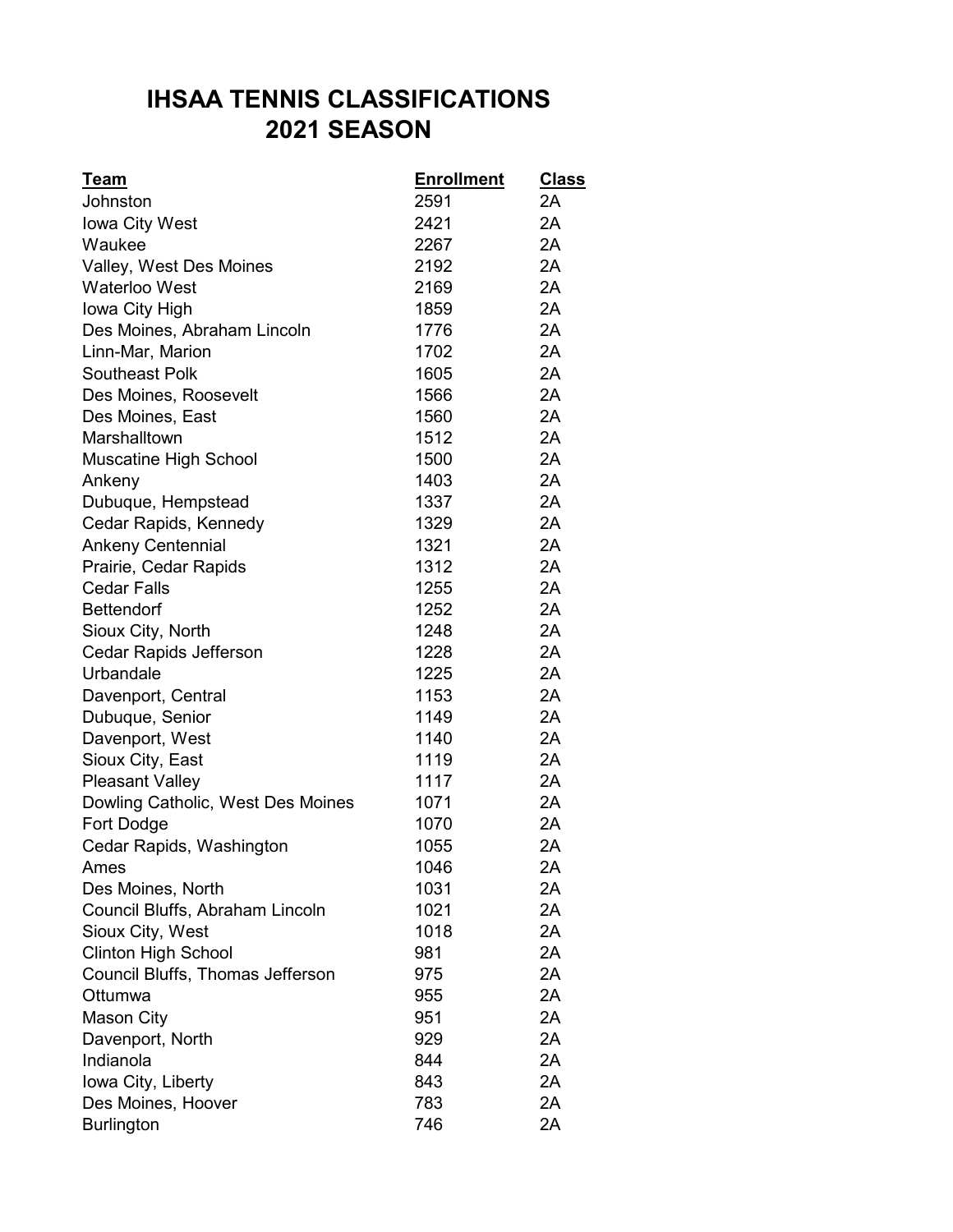| North Scott, Eldridge                     | 727 | 2Α |
|-------------------------------------------|-----|----|
| <b>Norwalk</b>                            | 704 | 2A |
| <b>Lewis Central</b>                      | 677 | 2A |
| Epworth, Western Dubuque                  | 674 | 2A |
| <b>Newton</b>                             | 638 | 1A |
| Kuemper Catholic, Carroll                 | 616 | 1A |
| <b>Storm Lake</b>                         | 597 | 1A |
| Denison-Schleswig                         | 584 | 1A |
| <b>Waverly-Shell Rock</b>                 | 565 | 1A |
| Spirit Lake Okoboji                       | 541 | 1A |
| Pella                                     | 535 | 1A |
| Spencer                                   | 525 | 1A |
| Marion                                    | 523 | 1A |
| LeMars                                    | 501 | 1A |
| Oskaloosa                                 | 484 | 1A |
| <b>Boone</b>                              | 482 | 1A |
| <b>Fort Madison</b>                       | 481 | 1A |
| Decorah                                   | 472 | 1A |
| Xavier, Cedar Rapids                      | 454 | 1A |
| Glenwood                                  | 452 | 1A |
| Columbus Catholic, Waterloo               | 450 | 1A |
| <b>Mount Pleasant</b>                     | 442 | 1A |
| <b>Webster City</b>                       | 435 | 1A |
| Creston O-M                               | 416 | 1A |
| North Polk, Alleman                       | 397 | 1A |
| <b>Keokuk</b>                             | 392 | 1A |
| <b>Central DeWitt</b>                     | 385 | 1A |
| Harlan                                    | 383 | 1A |
| Fairfield                                 | 382 | 1A |
| <b>Ballard</b>                            | 379 | 1A |
| Grinnell                                  | 378 | 1A |
| Wahlert, Dubuque                          | 378 | 1A |
| Sergeant Bluff-Luton                      | 377 | 1A |
| <b>Bishop Heelan Catholic, Sioux City</b> | 369 | 1A |
| Assumption, Davenport                     | 366 | 1A |
| Knoxville                                 | 365 | 1A |
| Maquoketa                                 | 357 | 1A |
| South Tama County, Tama                   | 353 | 1A |
| Independence                              | 339 | 1A |
| Saydel                                    | 338 | 1A |
| Centerville                               | 337 | 1A |
| Notre Dame / West Burlington              | 330 | 1A |
| Hampton-Dumont                            | 327 | 1A |
| <b>Atlantic</b>                           | 323 | 1A |
| <b>Mount Vernon</b>                       | 315 | 1A |
| <b>Clear Lake</b>                         | 314 | 1A |
| Clarke, Osceola                           | 300 | 1A |
| <b>Estherville Lincoln Central</b>        | 295 | 1A |
| Iowa Falls-Alden                          | 292 | 1A |